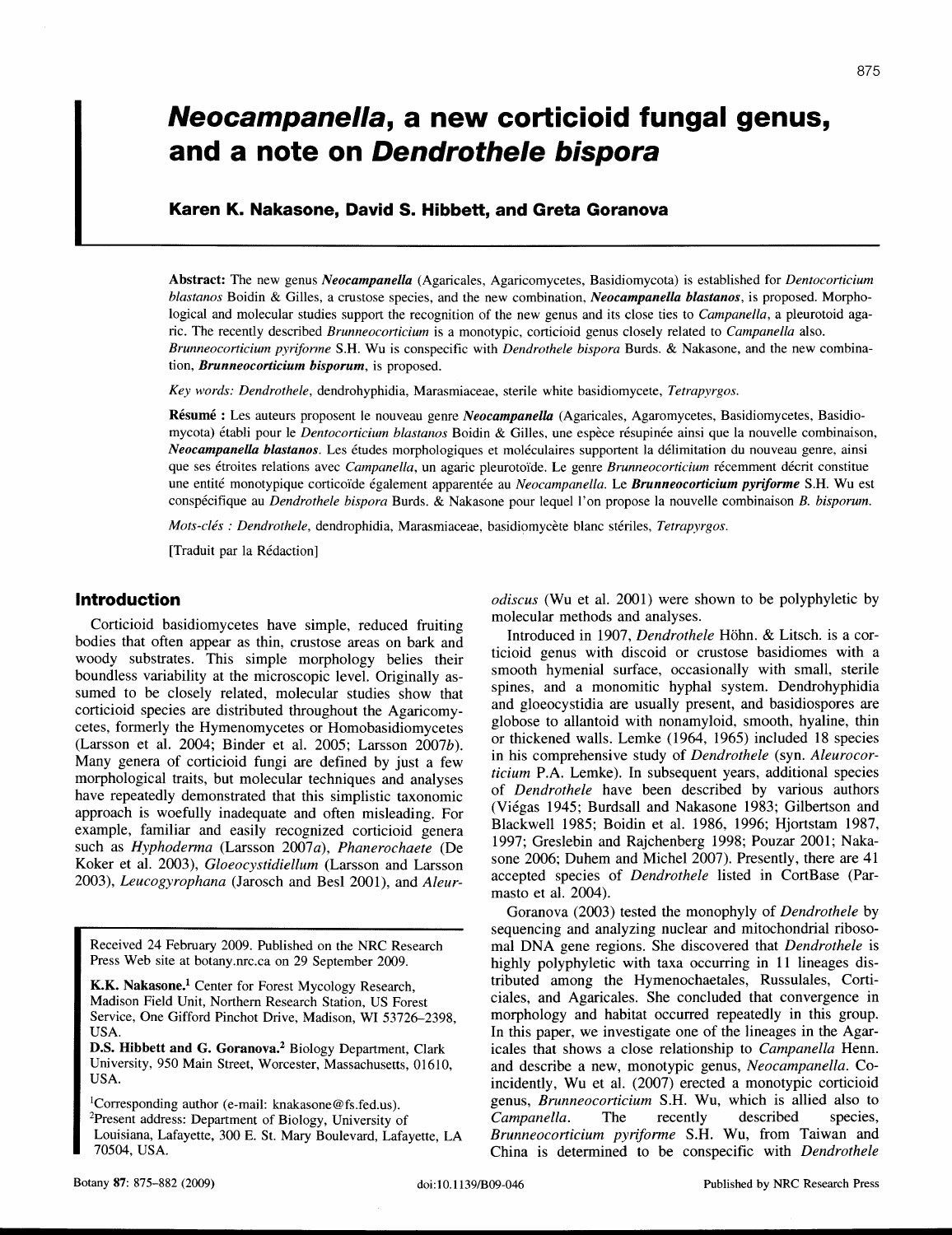*bispora* Burds. & Nakasone from Florida. Morphological and ecological diversity in this lineage of Agaricales are discussed.

# **Materials and methods**

# Taxon sampling

The nuclear large subunit ribosomal RNA (nLSU rRNA) gene sequence of *Neocampanella blastanos* was used as a BLAST query of the GenBank database (blast.ncbi.nlm.nih. govlBlast.cgi). Thirty-two of the top-scoring sequences were combined with 9 additional sequences from GenBank, including *Campanella eberhardtii* (Pat.) Singer, *Campanella* sp. (two sequences), *Caripia montagnei* (Berk.) Kuntze, *Crinipellis campanella* (Peck) Singer, *Gymnopus dryophilus* (Bull.) Murrill, *Moniliophthora perniciosa* (Stahel) Aime & Phillips-Mora and *Tetrapyrgos* sp., as well as one unpublished sequence of an undescribed lachnoid species from the Dongling Mountains, generously provided by M. Binder (Table 1). Based on preliminary analyses (not shown) and the higher-level phylogeny of Agaricales of Matheny et al. (2006), five sequences corresponding to the Omphalotaceae sensu Matheny (including *Campanella eberhardtiii* were selected as the outgroup.

## DNA extraction, amplification, and sequencing

Goranova (2003) described in detail DNA extraction, amplification, purification, and sequencing procedures followed. These protocols are available as supplementary material<sup>3</sup>.

#### Alignment and phylogenetic analysis

The sequences were aligned with the MAFFT version 6.624b server (align.bmr.kyushu-u.ac.jp/mafft/online/server) using the Q-INS-I algorithm (Katoh and Toh 2008), followed by manual adjustment in MacClade version 4.08 (Maddison and Maddison 2005) (see supplementary data,<sup>3</sup> Fig. S1). The alignment was converted to PHYLIP format and uploaded to the CIPRES Portal version 1.14 at the San Diego Supercomputing Center (8ball.sdsc.edu:8889/ cipres-web/Home.do) for maximum likelihood (ML) analysis using RAxML version 7.0.4 (Stamatakis 2006; Stamatakis et al. 2008). The ML analysis used 100 rapid bootstrap (RBS) replicates followed by ML optimization (Stamatakis et al. 2008). The general time reversible (GTR) nucleotide substitution model was employed, with among-site rate heterogeneity modeled with CAT approximation during RBS and the initial ML optimization, switching to the discretegamma model with four rate categories during the final ML optimization. A phylogram of the optimal ML tree was produced using FigTree version 1.0 (Rambaut 2006). Maximum parsimony (MP) analyses were conducted using the "portable" version of PAUP\* 4.0b10 running in OSX (Swofford 2002). One hundred heuristic MP searches were conducted with the cost of transversions weighted twice that of transitions, with starting trees generated by random taxon Table 1. Nuclear large subunit ribosomal RNA gene sequences analyzed.

| New sequences                    | GenBank No. |
|----------------------------------|-------------|
| Neocampanella blastanos FP150016 | FJ663209    |
| Lachnoid species MB02-008        | FJ663210    |
|                                  |             |
|                                  |             |

## Sequences retrieved from GenBank

| Marasmiaceae                                    |          |
|-------------------------------------------------|----------|
| Agaricales sp. JMCR34                           | AF261341 |
| Amyloflagellula inflata PB305/RA                | AY570990 |
| Brunneocorticium bisporum Wu 9708-<br>292       | DQ679922 |
| Brunneocorticium bisporum Chen 774              | DQ679921 |
| Campanella junghuhnii GEL4720                   | AJ406561 |
| Campanella sp. MCA1689                          | AY916668 |
| Campanella sp. MCA2235                          | AY916674 |
| Campanella sp. RV-98/79                         | AF261340 |
| Campanella sp. RV-PR075                         | AF261339 |
| Chaetocalathus liliputianus DAOM<br>175886      | AF261346 |
| Chaetocalathus liliputianus C61867              | AY570996 |
| Chaetocalathus sp. TENN3572                     | AF261347 |
| Crinipellis campanella DAOM 17785               | U11916   |
| Crinipellis scabella TAA146345                  | AM946420 |
| Crinipellis stipitaria GLM45915                 | AY207194 |
| Crinipellis stipitaria PB302                    | AY570997 |
| Hymenogloea papyracea Halling 5013              | AF261344 |
| Marasmiellus candidus DED7489-<br><b>SFSU</b>   | AY639433 |
| Marasmiellus palmivorus DED6519-<br><b>SFSU</b> | AY639434 |
| Marasmiellus sp. DMC 027                        | EF160084 |
| Marasmius bekolacongoli<br><b>BRNM691107</b>    | EF160079 |
| Marasmius bekolacongoli DMC 005a                | EF160089 |
| Marasmius haematocephalus DMC<br>013            | EF160083 |
| Marasmius mbalmayoensis DMC 001c                | EF160087 |
| Marasmius oreades AFTOL-ID 1525                 | DQ156126 |
| Marasmius sp. DMC 028                           | EF176770 |
| Marasmius sp. JEJ.PR.256                        | AF261342 |
| Moniliophthora perniciosa                       | AY916737 |
| Moniliophthora sp. MCA2500                      | AY916752 |
| Sterile white basidiomycete 3034                | AY445113 |
| Tetrapyrgos nigripes DAOM186918                 | AF261337 |
| Tetrapyrgos subdendrophora ATCC<br>42449        | AY445115 |
| Tetrapyrgos sp. MCA2162                         | AY916757 |
| Tetrapyrgos sp. TENN7373                        | AF261338 |
| Tricholomataceae sp. ATCC 28344                 | AY445114 |
| Omphalotaceae                                   |          |
| Campanella eberhardtii DEH 465                  | AY639407 |
| Caripia montagnei JMCR143                       | AF261327 |
| Gymnopus dryophilus RV83/180                    | AF042595 |
| Lampteromyces japonicus                         | AF135172 |
| Neonothopanus nambi RV-PR27                     | AF135175 |

<sup>&</sup>lt;sup>3</sup> Supplementary data for this article are available on the journal Web site (http://botany.nrc.ca) or may be purchased from the Depository of Unpublished Data, Document Delivery, CISTI, National Research Council Canada, Building M-55, 1200 Montreal Road, Ottawa, ON KIA OR6, Canada. DUD 5267. For more information on obtaining material refer to http://cisti-icist.nrc-cnrc.gc.ca/eng/ibp/cisti/collection/unpublished-data.html.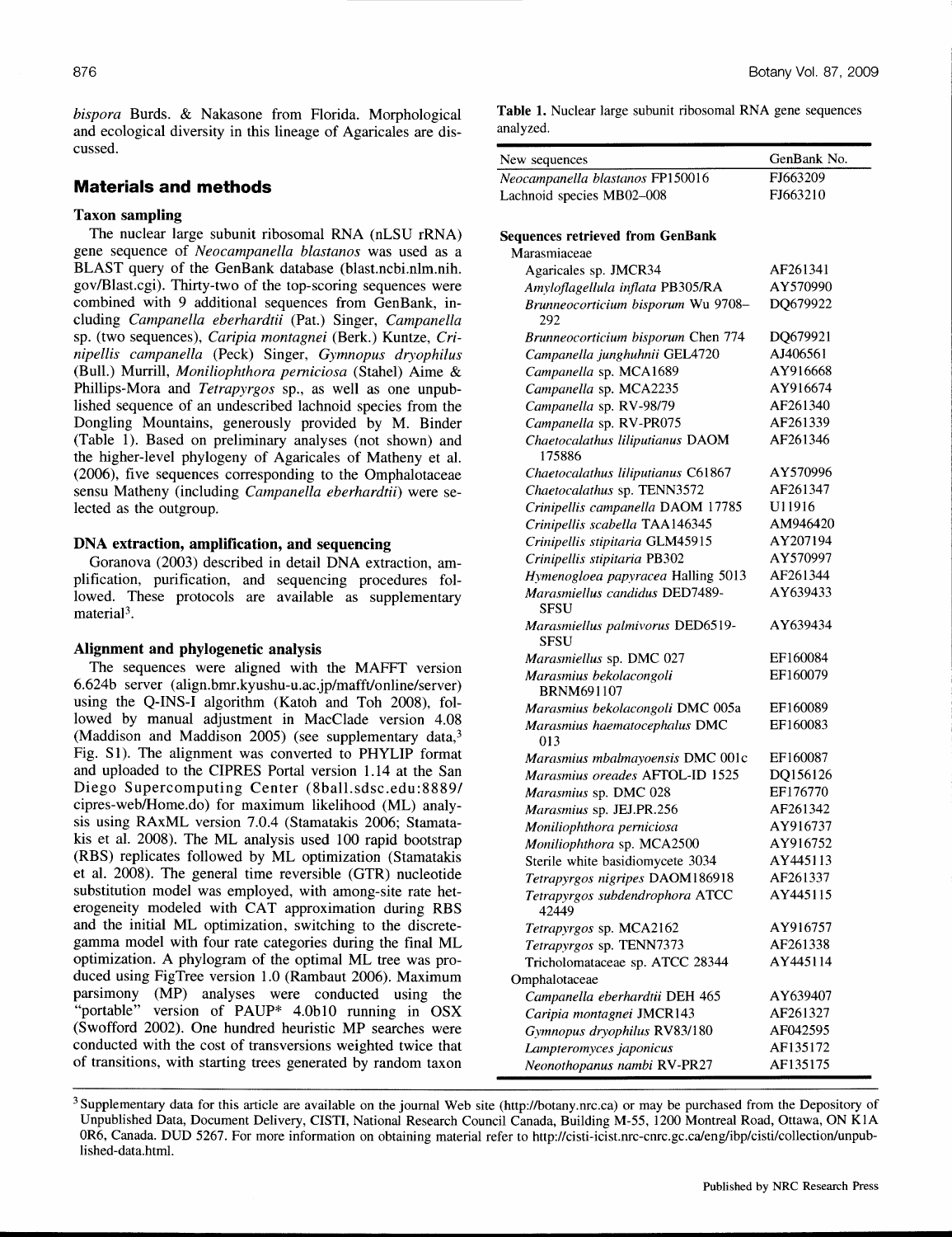addition sequences, MAXTREES set to 1000, and tree bisection-reconnection (TBR) branch swapping. One thousand bootstrapped MP analyses were conducted, with MAX-TREES set to 10 and other settings unchanged.

#### Morphological studies

Freehand sections and squash mounts of basidiomes were examined microscopically in 2% *(wlv)* KOH and 1% *(wlv)* aqueous phloxine or Melzer's reagent (Kirk et al. 2001). Sections were mounted in 0.1% *(wlv)* cotton blue in 60% lactic acid to determine cyanophily of the cell walls (Kotlaba and Pouzar 1964; Singer 1986). Drawings of microscopic features were aided with a camera lucida attachment on an Olympus BH2 compound microscope. Q is the ratio of the average length to width measurements of basidiospores (Kirk et al. 2001). Color descriptions were taken from Kornerup and Wanscher (1978), and herbarium designations follow Holmgren and Holmgren (1998).

## **Results**

# Molecular analyses

The N. *blastanos* sequence of the 5'-end of the nLSU rRNA obtained was 882 base pairs (bp) in length. The nLSU rRNA sequences retrieved by the BLAST search were all from members of the Agaricales and ranged from 841 bp *(Crinipellis campanella* U11916) to 1447 bp *(Marasmius oreades* DQI56126). The full alignment was 1497 bp long with 198 variable positions and 136 parsimony informative positions. Referring to the phylogeny and classification of Agaricales of Matheny et al. (2006), the ingroup sequences are all members of the Marasmiaceae,

The optimal RAxML tree  $(-\log L = -4679.319552)$  had 24 nodes in common with the strict consensus of the 706 equally most parsimonious trees (568 steps [ti/tv weighted],  $CI = 0.558$ ,  $RI = 0.822$ ; Fig. 1). Both the ML and MP analyses divided the ingroup sequences into two strongly supported major clades (Fig. 1) that are here labeled Marasmiaceae 1 (16 sequences; ML and MP bootstrap = 99%) and Marasmiaceae 2 (21 sequences; ML bootstrap  $=$ 98%, MP bootstrap =  $96\%$ ; Fig. 1). The bipartition separating the ingroup from the five sequences of Omphalotaceae used as the outgroup was also strongly supported (ML and MP bootstrap =  $99\%$ ; Fig. 1).

*Neocampanella blastanos* was placed in the Marasmiaceae 1 clade. Within this clade, *N. blastanos* was placed with moderate support (ML bootstrap =  $88\%$ , MP bootstrap < 70%) in a group of nine sequences that includes *Brunneocorticium bisporum,* the undescribed lachnoid fungus MB02-008, a "sterile white basidiomycete" isolated from roots of buffalo grass in Australia (Vinnere et al. 2005), *Marasmiellus candidus,* and two isolates of *Campanella* sp. (Fig. 1). The other sequences in the Marasmiaceae 1 clade include an unidentified agaricoid species, three isolates of *Tetrapyrgos* spp., *T. subdendrophora,* and an isolate of *Campanella* sp. (Fig. 1). The Marasmiaceae 2 clade includes additional sequences of *Marasmiellus* and *Marasmius* as well as *Crinipellis, Moniliophthora, Chaetocalathus, Amylo-* *flagellula, Hymenogloea,* and an unidentified "Tricholomataceae" species (Fig. 1).

#### Description of taxa

#### *Neocampanella* Nakasone, Hibbett & Goranova, gen. nov.

*Basidiomata resupinata, effusa, tenuia, membranacea, laevia vel pulverulenta, marginibus abruptis. Systema hyphale monomiticum, hyphis fibulatis. Dendrohyphidia praesentia. Cystidia cylindrica, subfusiformia vel capitata. Basidia ephemera,* 2 *vel* 4 *sterigmatibus. Basidiospora ellipsoideae vel pyrifonnes, apiculo prominenti, tenuitunicatis, laevibus, hyalinis, acyanophilis, inamyloideis.*

TYPUS: *Neocampanella blastanos* (Boidin & Gilles) Nakasone, Hibbett, & Goranova.

ETYMOLOGY: from the Greek *neos* = new + *Campanella,* a genus of Agaricales.

Basidiomata resupinate, effuse, thin, membranous, soft, not gelatinous, smooth to pulverulent, white to pale yellow or orange, margin adnate, more or less abrupt. Hyphal system monomitic, generative hyphae with clamp connections. Dendrohyphidia simple or delicately and finely branched, usually encrusted with tiny hyaline crystals. Cystidia cylindrical, subfusiform to capitate. Basidia ephemeral, more or less cylindrical, bearing 2 or 4 sterigmata. Basidiospores often adherent, ellipsoid or pyriform, often adaxial side slightly flattened, tapering to a prominent, blunt apiculus, with walls thin, hyaline, smooth, acyanophilous, inamyloid.

*Neocampanella* is characterized by thin, effuse, nongelatinized basidiomes with dendrohyphidia, cylindrical to capitate cystidia, and ellipsoid to pyriform basidiospores with a distinct, blunt apiculus. Mature basidia are difficult to observe for they probably collapse soon after discharging spores. The characteristic spore shape, slightly tapering toward the prominent apiculus, is reminiscent of basidiospores found in species of *Campanella* and related genera. *Neocampanella,* with its corticioid habit and smooth hymenial surface (see supplementary data, $3$  Figs. S2 and S3), however, would never be confused with *Campanella's* pleurotoid form and reticulate lamellae. Dendrohyphidia in the hymenium of *Neocampanella* may be homologous to the Rameales-like structures developed in the pileal epicutis of *Campanella* and allied genera.

Among corticioid taxa, the distinctive pyriform basidiospores of *Neocampanella* are present also in *Brunneocortidum* and *Cvlindrobasidium* Julich. *Cylindrobasidium,* in the Physalacriaceae Corner (Matheny et al. 2006), is characterized by a monomitic hyphal system with clamp connections, abundant, oil-like globules in the hyphae, and thin-walled, fusoid cystidia. Dendrohyphidia are absent in *Cylindrobasidium* but are present in *Neocampanella, Brunneocorticium,* and many other genera and species of corticioid fungi. The combination of dendrohyphidia and pyriform basidiospores, however, is unique to *Neocampanella* and *Brunneocortidum. Neocampanella* has a monomitic hyphal system, whereas *Brunneocorticium* has a dimitic hyphal system with the brown-pigmented skeletal hyphae dominating the context (see supplementary data, $3$  Fig. S5) and margin. The distinct, sterile brown margin in *Brunneocorticium* is composed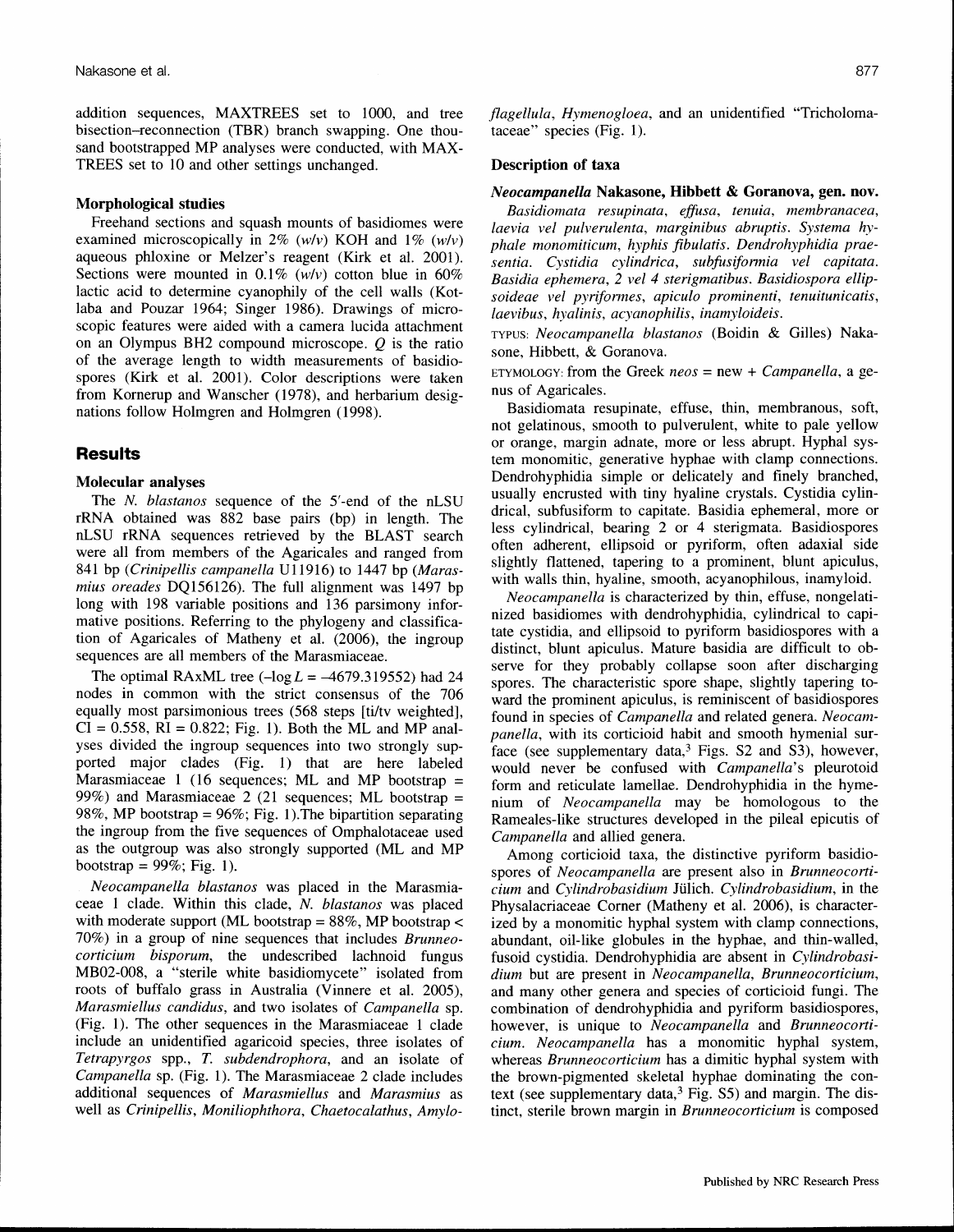Fig. 1. Phylogenetic placement of *Neocampanella blastanos* based on maximum likelihood (ML) and maximum parsimony (MP) analyses of nuclear large subunit ribosomal RNA gene sequences. This is the optimal tree obtained with ML. Filled dots on branches indicate groups that are also present in the strict consensus of the 706 equally most parsimonious trees. Numbers along branches before slash marks *(I)* are frequencies from 100 ML bootstrap analyses. Numbers after slash marks are frequencies from 1000 bootstrapped MP analyses. Bootstrap frequencies below 70% are not shown. Group names are discussed in the text. Scale bar units represent numbers of substitutions per site.



entirely of skeletal hyphae that develop in advance of the fertile, white hymenium (see supplementary data, $3$  Fig. S4).

Phylogenetic analyses of sequence data from the LSD rRNA gene also support the erection of the new genus *Neo-* *campanella.* The precise placement of *Neocampanella* within the Marasmiaceae 1 clade is not well resolved, but it is strongly supported as a member of that group and it does not appear to be nested within any established genus, includ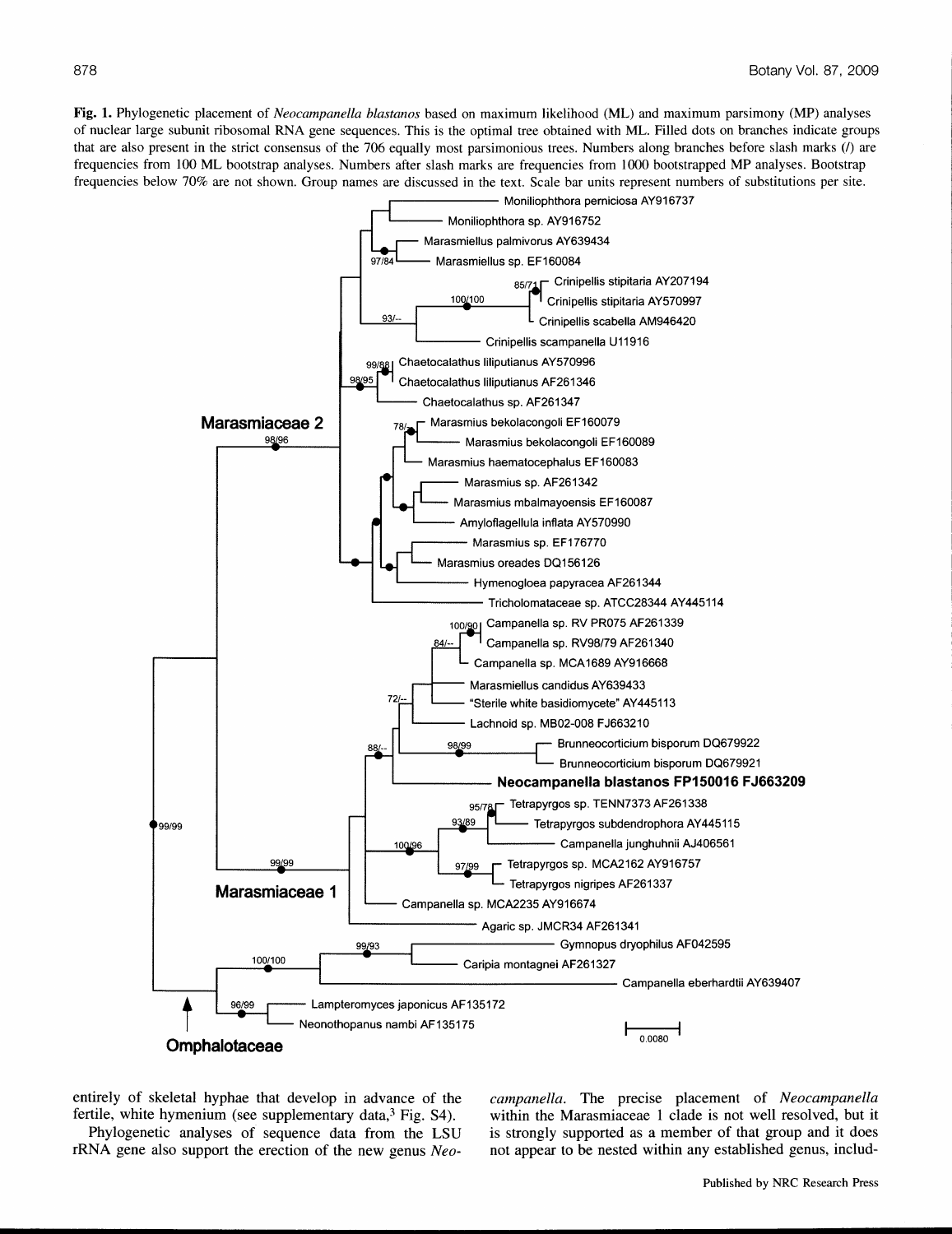ing *Brunneocorticium* (Fig. 1). Uncorrected sequence divergence between *Brunneocorticium* and *Neocampanella* is 3.18%. This value exceeds the levels of sequence divergence observed among members of the core *Campanella* and *Tetrapyrgos* clades, which ranged from 0.31% to 2.96% and from 0.27% to 2.7%, respectively, among the taxa.

- *Neocampanella blastanos* (Boidin & Gilles) Nakasone, Hibbett & Goranova, comb. nov. Figure 2 and see supplementary data, $3$  Figs. S2 and S3
- == *Dentocorticium blastanos* Boidin & Gilles, Cryptog. Mycol. 19(3): 193. 1998

Basidiome resupinate, appressed, widely effuse, beginning as small circular patches, coalescing, up to 70 mm  $\times$  $30$  mm, thin, up to  $180$  µm thick, membranous, soft, white, light yellow (4A3), greyish yellow (4B3), orange white (5A2), or pale orange (5A3), smooth, porulose, or subpulverulent, lacking cracks, not reacting to KOH; margin more or less distinct, abrupt, or rapidly thinning out. Hyphal system monomitic, generative hyphae with clamp connections. Subicular hyphae  $2-3$  µm diameter, nodose septate, walls thin, hyaline, typically encrusted with a thin layer of hyaline crystals. Subhymenium not observed. Hymenium a dense palisade of dendrohyphidia, cystidia, and basidia. Dendrohyphidia simple or highly branched, sometimes knobby, 20-  $45 \mu m$  long,  $1-2.5 \mu m$  diameter, with a basal clamp connection, walls thin, hyaline, encrusted with a thin layer of adherent, hyaline crystalline material. Cystidia cylindrical to subfusiform, capitate, sometimes slightly enlarged at the base, 35–60  $\mu$ m  $\times$  5–9  $\mu$ m, apex 4–10  $\mu$ m diameter, with a basal clamp connection, walls thin, hyaline, smooth. Basidia collapsing soon after maturity, cylindrical, sometimes slightly enlarged at the base, occasionally with lateral knobs, 30-35  $\mu$ m × 6-7  $\mu$ m, with a basal clamp, walls thin, hyaline, smooth, 2-sterigmate. Basidiospores often in clusters, pyriform to ellipsoid, tapering slightly toward prominent, blunt apiculus, 11.5–15  $\mu$ m × 5.5–7  $\mu$ m,  $Q = 2.0$ –2.1, sometimes developing a short germination peg, walls thin, hyaline, smooth, acyanophilous, not reacting in Melzer's reagent.

HABITAT: on wood and bark of small hardwood twigs.

DISTRIBUTION: Puerto Rico, Central African Republic, Reunion (Boidin and Gilles 1998).

SPECIMENS EXAMINED: Puerto Rico. Luquillo Municipio, B. O. Sabana, ridge above chicken farm along Rio Sabana  $(18°21'0''N, 66°44'4''W)$ , altitude 75 m above sea level, on bark and wood of hardwood branch, 30 June 1996, K.K. Nakasone, FP 150016 (CFMR). Central African Republic. Savane de Bebe, sur *Hibiscus owariense,* au sol, 13 Septembre 1967, J. Boidin, LY 5897 (LY).

*Neocampanella blastanos* is characterized by a thin, effuse, white basidiome with capitate cystidia, dendrohyphidia, and pyriform basidiospores. This is a rare species but probably occurs worldwide in subtropical to tropical regions. Microscopically, *N. blastanos* compares favorably with the holotype of *Campanella elongatispora* Singer (Argentina, Jujuy, Lagunas de Yala, 11 February 1965, R. Singer T4025 at F) with respect to the capitate cystidia and pyriform basidiospores.

Figs. 2-3. Fig. 2. *Neocampanella blastanos,* FP150016: A, cystidia; B, dendrohyphidia; C, immature basidia; D, basidiospores. Fig. 3. *Brunneocorticium bisporum,* from paratype Wu 9708-292: A, septate cystidia; B, dendrohyphidia; C, basidiospores.



- *Brunneocorticium bisporum* (Burds. & Nakasone) Nakasone, comb. nov. Figure 3, and see supplementary data, $3$  Figures S4 and S5
- == *Dendrothele bispora* Burds. & Nakasone, Mycotaxon 17: 253. 1983
	- *=Brunneocorticium pyriforme* S.H. Wu, Mycologia 99(2): 306. 2007

SPECIMENS EXAMINED: Central African Republic. La Maboke, sur branchette, 8 Mai 1965, 1. Boidin, LY 5360 (LY). China. Yunnan, Hsishuangpanna, Green Stone Forest Park, on (corticate) branch of angiosperm, 18 August 1997, S.H. Wu and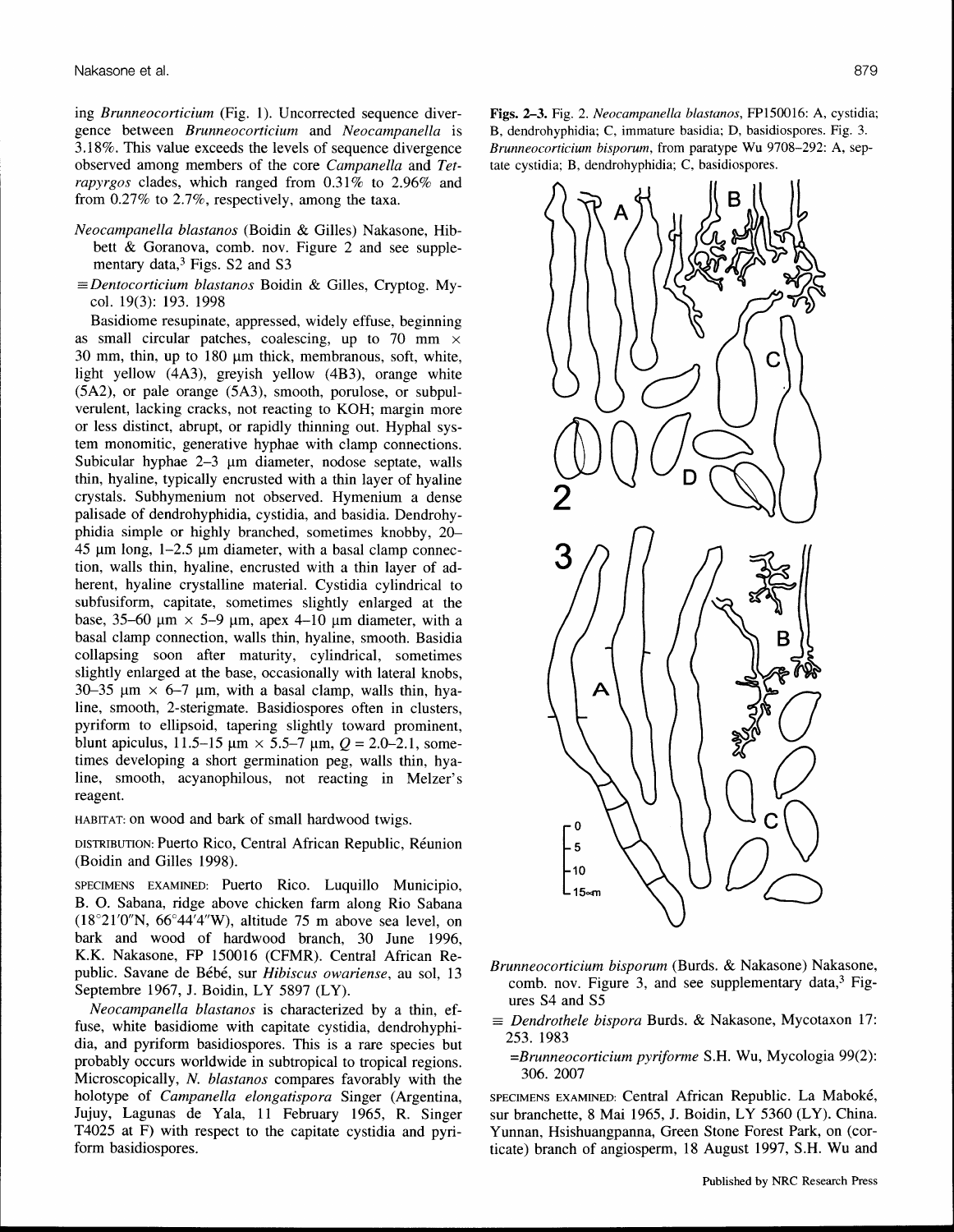S.Z. Chen, Wu 9708-292 (TNM). Guadeloupe. Près Saint Sauveur, rive de Grand Etang, sur branchettes mortes en l'air de *Psychotria berteroana*, 10 Octobre 1976, J. Boidin LY 8189 (LY). Mauritius. Maurice Island, pare aux oiseaux de Casella, sur tronc vivant et sur branche morte de *Britera faniesia,* 6 Mars 1995, J. Boidin LY 16100 (LY). Reunion. Anse des Cascades, sur gros bois mort au sol, 18 Mars 1995, J. Boidin, LY 16197 (LY); sur arbuste vivant, same date and collector, LY16195 (LY). Taiwan. Taitung, Green Island, Yutzuhu, on (corticate) branch of *Murraya paniculata,* 9 April 1998, S.Z. Chen 774 (TNM, holotype of *Brunneocorticium pyriforme).* United States. Florida, Alachua County, Hatchet Creek, on *Taxodium distichum,* 27 July 1972, H.H. Burdsall, Jr. 6762 (CFMR, holotype of *Dendrothele bispora).*

Voucher specimens of the *B. pyriforme* DNA sequences used in this study were examined morphologically and confirmed to be conspecific with *D. bispora.* For descriptions and illustrations, see Burdsall and Nakasone (1983), Boidin et al. (1996), Maekawa (1998), and Wu et al. (2007). This species is characterized by a yellowish white to grayish brown, effuse basidiome with distinct, sterile, brown margins and a smooth hymenial surface. Microscopically, it has a dimitic hyphal system with clamped generative hyphae and aseptate, brown skeletal hyphae, dendrohyphidia, 2-sterigmate basidia, and pyriform basidiospores with a distinct apiculus. Average basidiospore size for three specimens, 9–15 spores, range 11.9–12.5  $\mu$ m  $\times$  6.4– 6.7  $\mu$ m,  $Q = 1.80 - 1.90$ . Cylindrical cystidia with adventitious septa were found in the Chinese specimen only. The colorless dendrohyphidia are often obscured by encrusting hyaline crystals and were overlooked by Wu et al. (2007). Mature basidia were rare and probably developed in a catahymenium as reported by Boidin et al. (1996). It occurs primarily on corticate branches of angiosperms and rarely on gymnosperms. Originally described from the United States in Florida, *B. bisporum* has a pantropical distribution.

Wu et al. (2007) showed, using partial LSU rRNA gene sequences, that *B. bisporum* (as *B. pyriforme)* is embedded in the Agaricales and related to *Marasmiellus candidus* and *Tetrapyrgos subdendrophora.* Our results confirm this and place *Brunneocorticium* in the Marasmiaceae 1 clade with *Neocampanella, Campanella,* and *Tetrapyrgos* (Fig. 1).

# **Discussion**

Recent molecular studies have established that crustose, corticioid species are distributed throughout the Agaricales (Binder et al. 2005; Larsson et al. 2004; Larsson 2007b). The results of our study confirm and expand on these prior observations. Morphological and molecular studies show that the monotypic, corticioid genera *Neocampanella* and *Brunneocorticium* are closely related to the pleurotoid genera *Campanella* and *Tetrapyrgos.* Although the species samples were small, previous studies showed that *Campanella* and *Tetrapyrgos* were distinct, monophyletic sister clades (Moncalvo et al. 2002; Aime and Phillips-Mora 2005; Matheny et al. 2006). Our results confirm that *Tetrapyrgos* is monophyletic, but *Campanella* appears to be polyphyletic. The first indication that *Campanella* may not be monophyletic came from Wilson and Desjardin's (2005) phylogenetic study of gymnopoid and marsmioid agarics, which showed that *Campanella eberhardtii* did not cluster with *Tetrapyrgos* and *M. candidus* but was in a sister clade, with *Marasmiellus ramealis* (Bull.) Singer, to *Rhodocollybia.* In the present study, *Campanella eberhardtii* was found to be more closely related to the outgroup Omphalotaceae (sensu Matheny) than to the other *Campanella* species of the ingroup Marasmiaceae.

A comparative discussion of *Campanella, Tetrapyrgos, Marasmiellus,* and allied genera is beyond the scope of this study. However, general observations on the similarities and differences among the corticoid genera, *Neocampanella* and *Brunneocorticium,* and the agaricoid genera, *Campanella* and *Tetrapyrgos,* may be useful. These four genera are included in the Marasmiaceae 1 lineage and display a wide range of phenotypes. Besides the obvious basidiome form differences, crustose versus pileate, the dimitic hyphal system with brown pigmented skeletal hyphae of *Brunneocorticium* is contrasted with monomitic hyphal systems of the other genera. The gelatinous context of *Campanella* is unlike the membranous texture of the corticioid taxa, and the unusual tetrahedral basidiospores of *Tetrapyrgos* are unique in Marasmiaceae 1.

Although morphological differences are striking in the genera of the Marasmiaceae 1 clade, some notable morphological similarities include pyriform to fusiform basidiospores found in *Campanella, Neocampanella,* and *Brunneocorticium,* and hymenial cystidia with a bulbous apex present in *Neocampanella* and some *Campanella* species. Dendrohyphidia developed in the hymenium of the corticioid genera may be homologous to the diverticulate pileocystidia or hyphae of the pileipellis in the agaricoid genera.

In addition to phenotypic differences among species in the Marasmiaceae 1 clade, nutritional requirements differ also. Most species are saprobic on decayed logs and branches or stems of woody grasses. Sterile white basidiomycete 3034, however, was shown to be pathogenic on 12 plant species in Australia (Vinnere et al. 2005).

Several inconsistent results in Fig. 1 deserve comment. First, *Marasmiellus candidus* is included within the Marasmiaceae 1 clade. Wilson and Desjardin (2005) discussed this anomaly and noted that *M. candidus* and species in section *Candidi* are morphologically distinct from other *Marasmiellus* species. Second, species within the *Tetrapyrgos* clade have basidiospores that are tetrahedral in shape or have a distinct lateral bulge, except for *Campanella junghuhnii.* Parmasto (1981) described a faint bulge on the abaxial side of some basidiospores of C. *junghuhnii* that suggests a transfer to *Tetrapyrgos* may be appropriate after further study.

#### **Acknowledgements**

We thank curators Dr. Sheng-Hua Wu (TNM) and Dr. Gaëtan Guignard (LY) for arranging loans used in this study. This study was financially supported by USA National Science Foundation award grants DEB-95-25902 to the State University of New York College at Cortland from the Biotic Surveys and Inventories Program in a joint venture agreement with the US Forest Service, Forest Products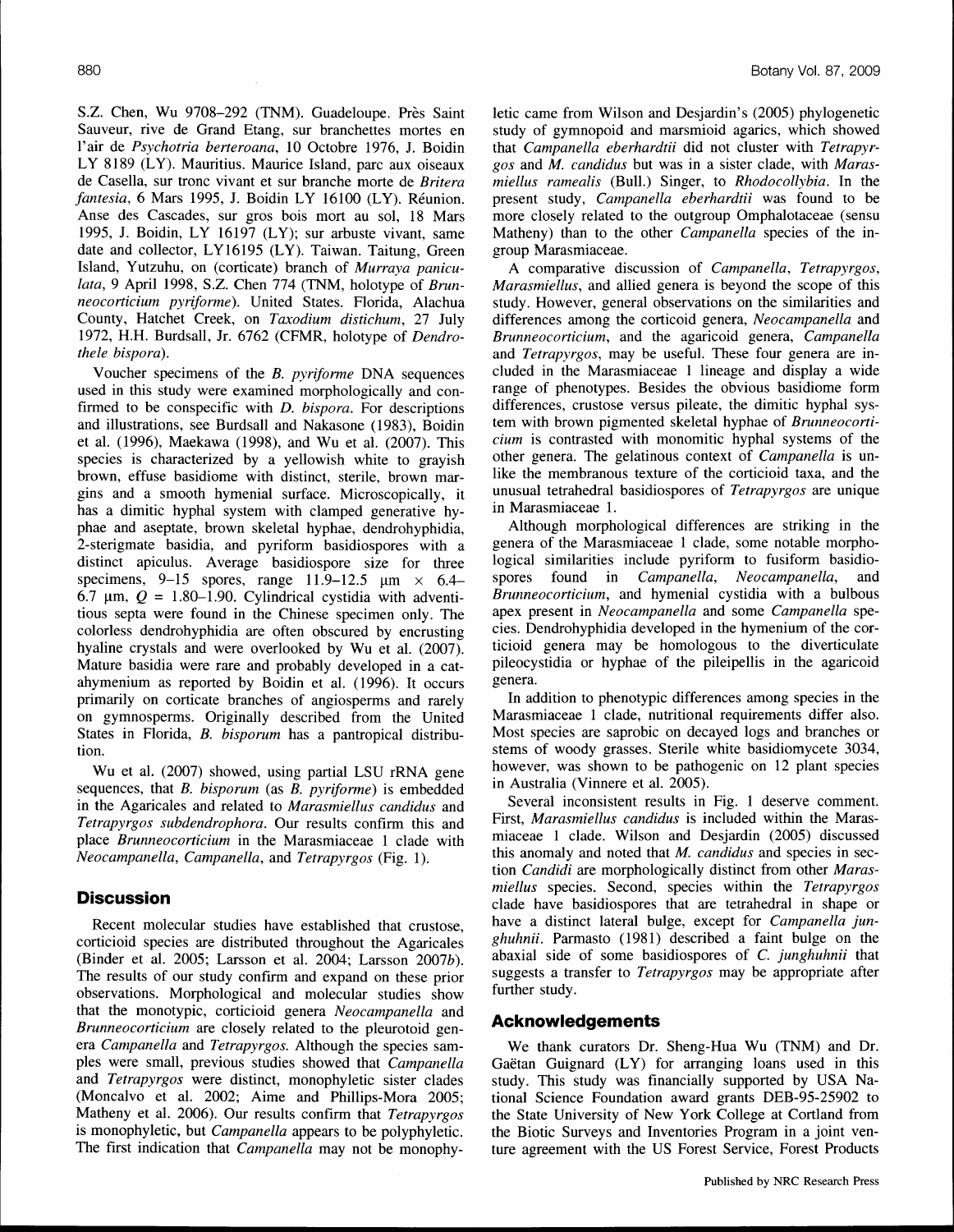Laboratory, and DEB-0732968, which supports the Assembling the Fungal Tree of Life (AFTOL) project. Dr. Harold H. Burdsall, Jr., Dr. Karl-Henrik Larsson, Dr. Scott Redhead, and an anonymous reviewer provided valuable comments and suggestions to improve this manuscript.

## **References**

- Aime, M.C., and Phillips-Mora, W. 2005. The causal agents of witches' broom and frosty pod rot of cacao (chocolate, *Theobroma cacao)* form a new lineage of Marasmiaceae. Mycologia, 97(5): 1012-1022. doi:1O.3852/mycologia.97.5.1012. PMID: 16596953.
- Binder, M., Hibbett, D.S., Larsson, K-H., Larsson, E., Langer, E., and Langer, G. 2005. The phylogenetic distribution of resupinate forms across the major clades of mushroom-forming fungi *(Homobasidiomycetes).* Syst. Biodivers. 3(2): 113-157. doi:lO. 1017/S1477200005001623.
- Boidin, J., and Gilles, G. 1998. Contribution à l'étude des genres *Dendrocorticium, Dendrodontia* et *Dentocorticium (Basidiomycotina).* Cryptogam., Mycol. 19: 181-202.
- Boidin, J., Candoussau, F., and Gilles, G. 1986. Bambusicolous fungi from the southwest of France II. Saprobic *Heterobasidiomycetes,* resupinate *Aphyllophorales* and *Nidulariales.* Trans. Mycol. Soc. Jpn. 27: 463-471.
- Boidin, 1., Lanquetin, P., and Duhem, B. 1996. Contribution a la connaissance du genre *Dendrothele (Basidiomycotina, Aphyllophorales).* Bull. Trimest. Soc. Mycol. Fr. 112: 87-126.
- Burdsall, H.H., Jr., and Nakasone, K.K. 1983. Species of effused Aphyllophorales (Basidiomycotina) from the southeastern United States. Mycotaxon, 17: 253-268.
- De Koker, T.H., Nakasone, KK, Haarhof, J., Burdsall, H.H., Jr., and Janse, B.J.H. 2003. Phylogenetic relationships of the genus *Phanerochaete* inferred from the internal transcribed spacer region. Mycol. Res. 107(9): 1032-1040. doi:l0.1017/ S095375620300827X. PMID: 14563129.
- Duhem, B., and Michel, H. 2007. Deux espèces nouvelles de *Dendrothele.* Cryptogam., Mycol. 28: 39-54.
- Gilbertson, RL., and Blackwell, M. 1985. Notes on wood-rotting fungi on junipers in the Gulf Coast region. Mycotaxon, 24: 325-348.
- Goranova, G. 2003. Phylogenetic analyses of rDNA sequences indicate the corticioid genus *Dendrothele* is highly polyphyletic. M.Sc. thesis, Department of Biology, Clark University, Worcester, Mass.
- Greslebin, A., and Rajchenberg, M. 1998. Corticioid *Aphyllophorales (Basidiomycotina)* from the Patagonian Andes forests of Argentina. 3. The genus *Dendrothele.* Mycotaxon, 67: 469-486.
- Hjortstam, K. 1987. A check-list to genera and species of corticioid fungi *(Hymenomycetes).* Windahlia, 17: 55-85.
- Hjortstam, K 1997. *Dendrothele tetracomis,* a new corticioid species from Sweden. Windahlia, 22: 13-14.
- Holmgren, P.K, and Holmgren, N.H. 1998. Index Herbariorum: A global directory of public herbaria and associated staff [online]. Available from sweetgum.nybg.org/ihl.
- Jarosch, M., and Besl, H. 2001. *Leucogyrophana,* a polyphyletic genus of the order *Boletales (Basidiomycetes).* Plant BioI. 3(4): 443-448. doi:1O.1055/s-2001-16455.
- Katoh, K, and Toh, H. 2008. Improved accuracy of multiple ncRNA alignment by incorporating structural information into a MAFFT-based framework. BMC Bioinformatics, 9(l): 212. doi:1O.1186/1471-2105-9-212. PMID:18439255.

Kirk, P.M., Cannon, P.F., David, J.c., and Stalpers, J.A 2001.

881

Ainsworth & Bisby's dictionary of the fungi. 9th ed. CAB International, Wallingford, UK

- Kornerup, A., and Wanscher, J.H. 1978. Methuen handbook of colour. 3rd revised ed. Eyre Methuen, London, UK
- Kotlaba, E, and Pouzar, Z. 1964. Preliminary results on the staining of spores and other structures of *Homobasidiomycetes* in cotton blue and its importance for taxonomy. Trans. Br. Mycol. Soc. 47: 653-654.
- Larsson, K-H. *2007a.* Molecular phylogeny of *Hyphoderma* and the reinstatement of *Peniophorella.* Mycol. Res. 111(2): 186- 195. doi: 10.1016/j.mycres.2006. 10.002. PMID:17164083.
- Larsson, K-H. *2007b.* Re-thinking the classification of corticioid fungi. Mycol. Res. 111(9): 1040-1063. doi:1O.1016/j.mycres. 2007.08.001. PMID:17981020.
- Larsson, E., and Larsson, K-H. 2003. Phylogenetic relationships of russuloid basidiomycetes with emphasis on aphyllophoralean taxa. Mycologia, 95(6): 1037-1065. doi:1O.2307/3761912.
- Larsson, K.-H., Larsson, E., and Kõljalg, U. 2004. High phylogenetic diversity among corticioid *Homobasidiomycetes.* Mycol. Res. 108(9): 983-1002. doi:10.1017/S0953756204000851. PMID: 15506012.
- Lemke, P.A 1964. The genus *Aleurodiscus* (sensu lato) in North America. Can. J. Bot. 42(6): 723-768. doi:1O.1139/b64-066.
- Lemke, P.A 1965. *Dendrothele* (1907) vs. *Aleurocorticium (1963).* Persoonia, 3: 365-367.
- Maddison, D.R, and Maddison, W.P. 2005. MacClade 4: analysis of phylogeny and character evolution. Version 4.08. Sinauer Associates, Sunderland, Mass.
- Maekawa, N. 1998. Taxonomic study of Japanese *Corticiaceae (Aphyllophorales)* IV. Rep. Tottori Mycol. Inst. 36: 1-12.
- Matheny, P.B., Curtis, J.M., Hofstetter, V., Aime, M.C., Moncalvo, J.-M., Ge, Z.-W., Yang, Z.-L., Slot, J.C., Ammirati, J.F., Baroni, T.J., Bougher, N.L., Hughes, K.W., Lodge, D.J., Kerrigan, R.W., Seidl, M.T., Aanen, D.K, DeNitis, M., Daniele, G.M., Desjardin, D.E., Kropp, B.R, Norvell, L.L., Parker, A, Vellinga, E.c., Vilgalys, R, and Hibbett, D.S. 2006. Major clades of *Agaricales:* a multilocus phylogenetic overview. Mycologia, 98(6): 982-995. doi: 1O.3852/mycologia.98.6.982. PMID: 17486974.
- Moncalvo, J.-M., Vilgalys, R, Redhead, S.A., Johnson, J.E., James, T.Y., Catherine Aime, M., Hofstetter, V., Verduin, S.J.W., Larsson, E., Baroni, T.J., Greg Thorn, R., Jacobsson, S., Clémençon, H., and Miller, O.K, Jr. 2002. One hundred and seventeen clades of euagarics. Mol. Phylogenet. Evol. 23(3): 357-400. doi: 10.1016/S1055-7903(02)00027-1. PMID: 12099793.
- Nakasone, KK 2006. *Dendrothele griseocana (Corticiaceae)* and related taxa with hyphal pegs. Nova Hedwigia, 83(1): 99-108. doi: 10.1127/0029-5035/2006/0083-0099.
- Parmasto, E. 1981. On the Asian species of the genus *Campanella tTricholomataceae: Collybieae).* Nova Hedwigia, 34: 437-447.
- Parmasto, E., Nilsson, R.H., and Larsson, K.-H. 2004. Cortbase version  $2$  - extensive updates of a nomenclatural database for corticioid fungi *(Hymenomycetes).* Phyloinformatics, 5: 1-7.
- Pouzar, Z. 2001. Notes on the taxonomy and distribution of *Aphyllophorales* I. Czech Mycol. 53: 121-131.
- Rambaut, A. 2006. FigTree. Version 1.0. Institute of Evolutionary Biology, University of Edinburgh, Edinburgh, Scotland [available from the author: tree.bio.ed.ac.uk/software/figtree].
- Singer, R. 1986. The *Agaricales* in modern taxonomy. 4th ed. Koeltz Scientific Books, Koenigstein, Germany.
- Stamatakis, A. 2006. RAxML-VI-HPC: maximum likelihood-based phylogenetic analyses with thousands of taxa and mixed models.